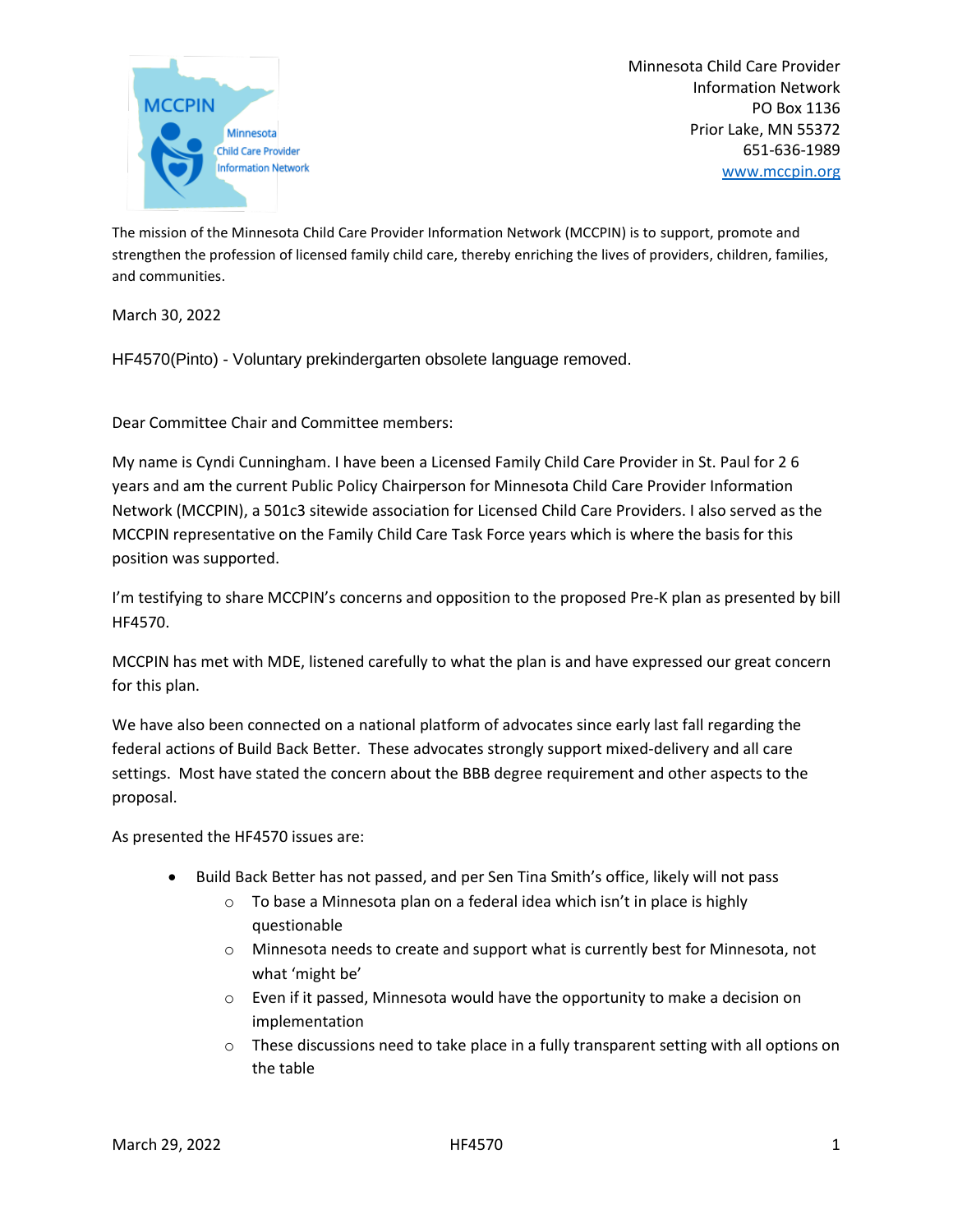

Minnesota Child Care Provider Information Network PO Box 1136 Prior Lake, MN 55372 651-636-1989 [www.mccpin.org](http://www.mccpin.org/)

The mission of the Minnesota Child Care Provider Information Network (MCCPIN) is to support, promote and strengthen the profession of licensed family child care, thereby enriching the lives of providers, children, families, and communities.

- The percentages presented of 40% school, 30% Head Start and 30% child care is concerning:
	- o This is almost a full shift away from the current percentages
	- o This shifts children to schools and away from childcare
	- o "childcare" is a mix of center and Licensed Family Child Care
	- $\circ$  There is not a requirement that these percentages be followed, they are guidelines
	- $\circ$  There is no incentive for the overseeing school district to ensure these are followed
	- $\circ$  School districts, like most entities, will proceed with what is the normal and known; for them it will be schools
	- $\circ$  School districts frequently do not currently recognize child care as a quality setting and will continue to marginalize our value
- **Ultimate impact will lead to long term limits of choice for families**
	- o Families need a variety of choice, including pre-school settings in the broad definition, not just schools
	- $\circ$  Children will be removed from child care settings leading to an even larger child care crisis
	- $\circ$  Programs such as centers and licensed family child care will not be able to sustain their businesses and therefor less choice
- **Degree requirement, though with a 6-year implementation will eliminate and exclude many Early Childhood Educators in child care settings**
	- $\circ$  Minorities will be marginalized as this is an inequitable standard. We currently have a crisis in ECE with minority representation in care providers, this will exasperate the situation.
	- $\circ$  Current care providers working full-time do not have the flexibility to obtain a 4degree. Paid time off from work, financial supports for education are limited, many are parents of young children complicating time away from work and family to obtain this degree
	- o BA degrees are over-valued to prepare young children for school and life. There are many quality classifications for providers to ensure they have the tools to best prepare children: Parent Aware, ECE certificates/diplomas, AA degrees, ???, Montessori certificates, etc. have all proven to prepare children.
	- $\circ$  There are no studies which support a BA only degree, this is the known standard in schools, hence why it is comfortable to the MDE system